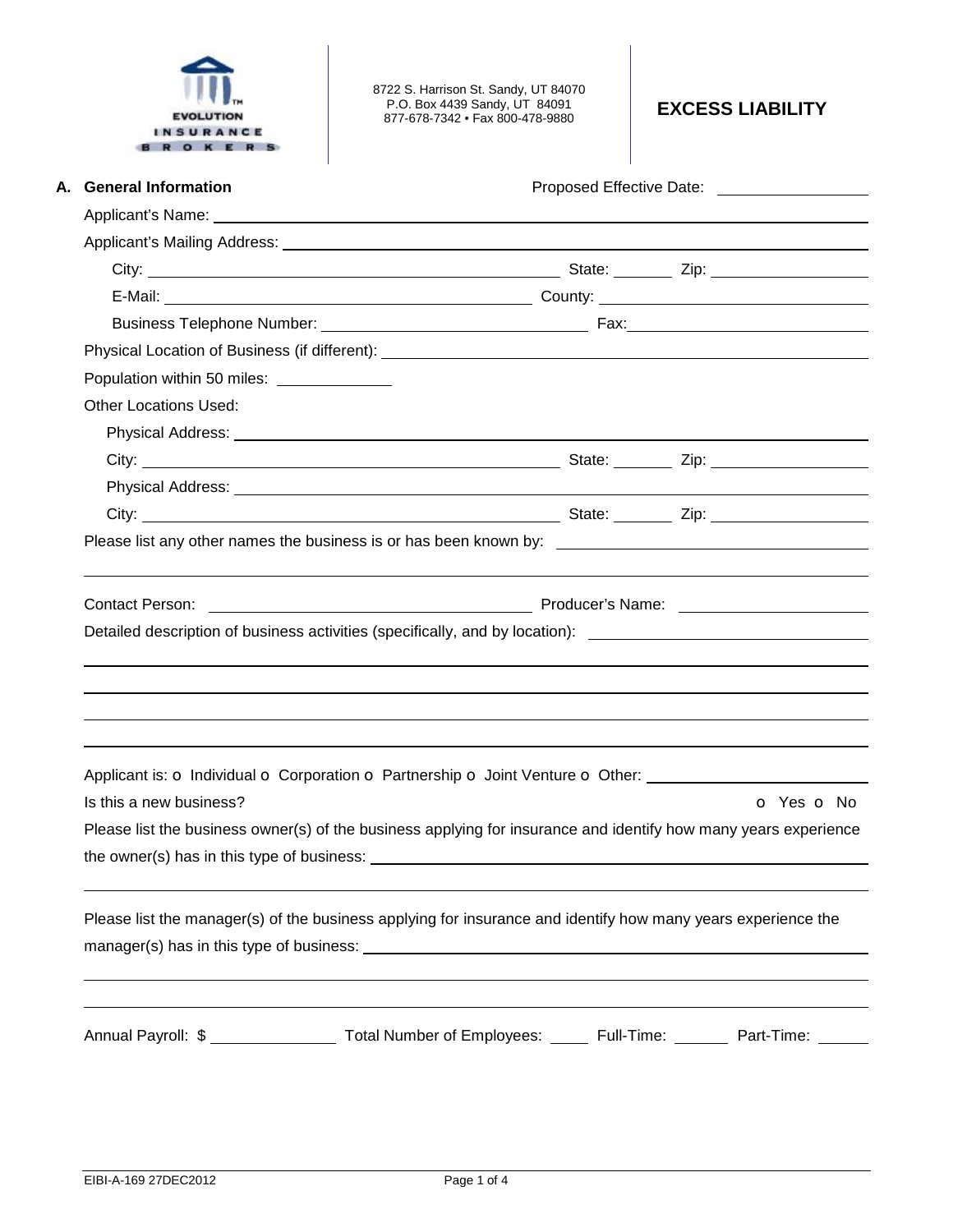Please describe the business's drug policy and what the procedure is when an applicant or employee fails a drug

test:

| services?<br>If yes, please tell us:<br>Employee Name: Laterature and the contract of the contract of the contract of the contract of the contract of the contract of the contract of the contract of the contract of the contract of the contract of the contract of | Does your company have within its staff of employees, a position whose job description deals with product<br>liability, loss control, safety inspections, engineering, consulting, or other professional consultation advisory<br>O Yes O No |
|-----------------------------------------------------------------------------------------------------------------------------------------------------------------------------------------------------------------------------------------------------------------------|----------------------------------------------------------------------------------------------------------------------------------------------------------------------------------------------------------------------------------------------|
|                                                                                                                                                                                                                                                                       |                                                                                                                                                                                                                                              |
|                                                                                                                                                                                                                                                                       |                                                                                                                                                                                                                                              |
| Employee's Responsibilities:                                                                                                                                                                                                                                          |                                                                                                                                                                                                                                              |
| <b>B.</b> Insurance History                                                                                                                                                                                                                                           |                                                                                                                                                                                                                                              |

## Who is your current insurance carrier (or your last if no current provider)? \_\_\_\_\_\_\_\_\_

Provide name(s) for all insurance companies that have provided Applicant insurance for the last three years:

|                        | Coverage: | Coverage: | Coverage: |
|------------------------|-----------|-----------|-----------|
| Company Name           |           |           |           |
| <b>Expiration Date</b> |           |           |           |
| <b>Annual Premium</b>  | \$        | ۰D        | ۰D        |

Has the Applicant or any predecessor ever had a claim? The Contract of Monocomusic Contract of No. The Contract O

Attach a five year loss/claims history, including details. (REQUIRED)

Have you had any incident, event, occurrence, loss, or Wrongful Act which might give rise to a Claim covered by this Policy, prior to the inception of this Policy? **o** Yes **o** No

If yes, please explain:

 

 

Have you had any incident, event, occurrence, loss, or Wrongful Act which might give rise to a Claim covered by this Policy, prior to the inception of this Policy? **o** Yes **o** No

If yes, please explain:

| Has the Applicant, or anyone on the Applicant's behalf, attempted to place this risk in standard markets? |            |
|-----------------------------------------------------------------------------------------------------------|------------|
|                                                                                                           | o Yes o No |

If the standard markets are declining placement, please explain why:

## **C. Other Insurance**

Please provide the following information for all other business-related insurance the Applicant currently carries.

| Coverage Type          |  |  |
|------------------------|--|--|
| Company Name           |  |  |
| <b>Expiration Date</b> |  |  |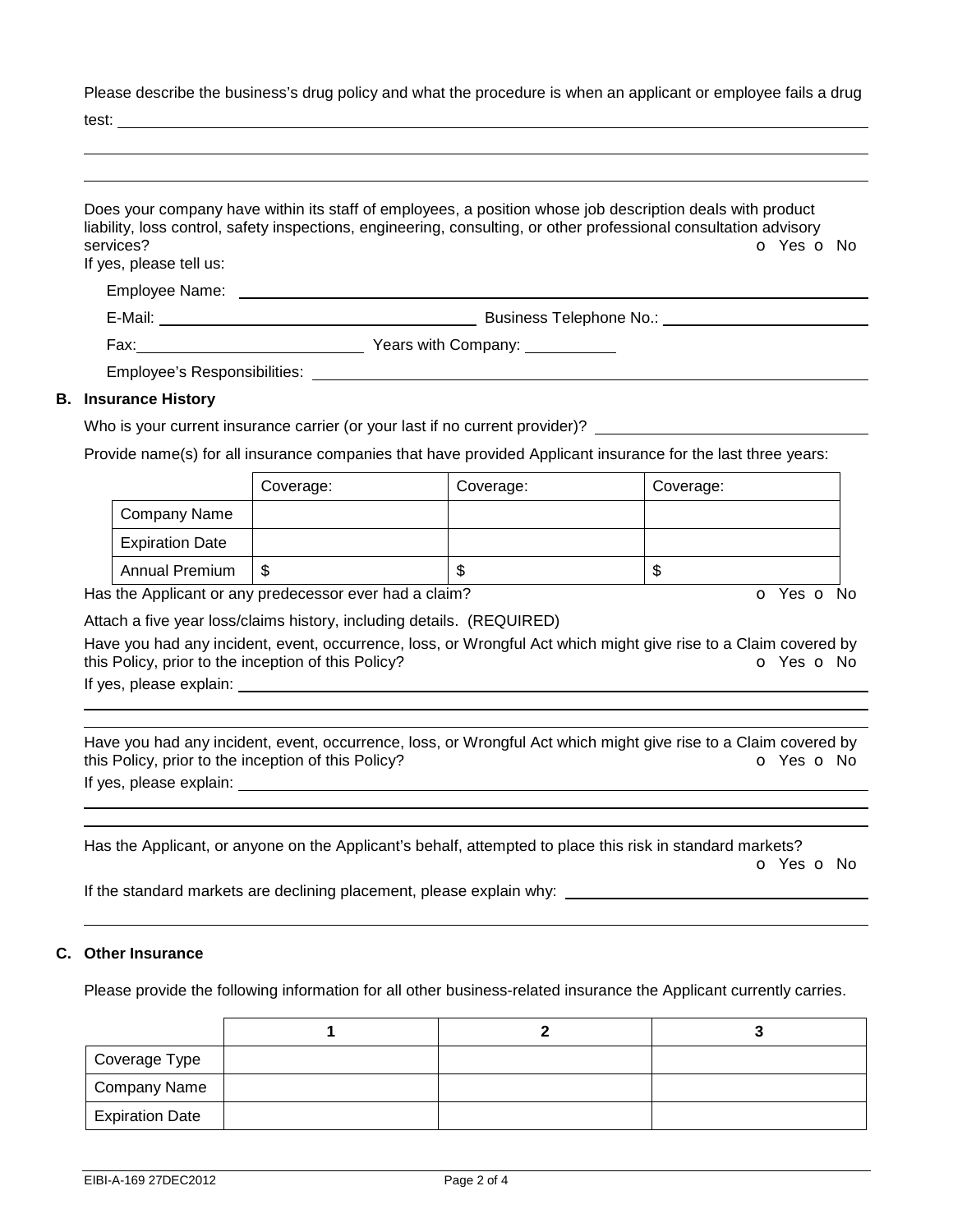| \$<br>\$<br><b>Annual Premium</b><br>\$<br>Aggregate: \$<br>Self-Insured Retention (SIR): O \$1,000 (Minimum) O \$1,500 O \$2,500 O \$5,000 O \$10,000<br>1. Please list the following information for the policy that will be the "Underlying Policy":<br>*NOTE: Please attach a copy of the underlying policy's Declarations Page. REQUIRED No application<br>for Excess Liability will be accepted without a copy of the Underlying Policy's Declarations Page.<br>Expiration Date: <u>contract and the contract of the set of the contract of the contract of the contract of the contract of the contract of the contract of the contract of the contract of the contract of the contract of the </u><br>d. Limits:<br>Per Accident: _________________________<br>Deductible: ____________________________<br>Annual Gross Receipts: \$<br>2.<br>Annual Payroll: \$<br>3.<br>Annual Subcontract expense: \$<br>4.<br>Describe operations that are subcontracted out:<br>Are updated certificates of insurance from subcontractors kept on file?<br>5.<br>Are these certificates required to show environmental liability insurance?<br>6.<br>Will a subcontractor pre-qualification program apply to the project?<br>7.<br>What are the minimum limits of liability you require for your subcontractors on this project?<br>8. |            |
|-------------------------------------------------------------------------------------------------------------------------------------------------------------------------------------------------------------------------------------------------------------------------------------------------------------------------------------------------------------------------------------------------------------------------------------------------------------------------------------------------------------------------------------------------------------------------------------------------------------------------------------------------------------------------------------------------------------------------------------------------------------------------------------------------------------------------------------------------------------------------------------------------------------------------------------------------------------------------------------------------------------------------------------------------------------------------------------------------------------------------------------------------------------------------------------------------------------------------------------------------------------------------------------------------------------------------------------|------------|
| <b>D.</b> Desired Insurance<br>E. Excess Liability                                                                                                                                                                                                                                                                                                                                                                                                                                                                                                                                                                                                                                                                                                                                                                                                                                                                                                                                                                                                                                                                                                                                                                                                                                                                                  |            |
|                                                                                                                                                                                                                                                                                                                                                                                                                                                                                                                                                                                                                                                                                                                                                                                                                                                                                                                                                                                                                                                                                                                                                                                                                                                                                                                                     |            |
|                                                                                                                                                                                                                                                                                                                                                                                                                                                                                                                                                                                                                                                                                                                                                                                                                                                                                                                                                                                                                                                                                                                                                                                                                                                                                                                                     |            |
|                                                                                                                                                                                                                                                                                                                                                                                                                                                                                                                                                                                                                                                                                                                                                                                                                                                                                                                                                                                                                                                                                                                                                                                                                                                                                                                                     |            |
|                                                                                                                                                                                                                                                                                                                                                                                                                                                                                                                                                                                                                                                                                                                                                                                                                                                                                                                                                                                                                                                                                                                                                                                                                                                                                                                                     |            |
|                                                                                                                                                                                                                                                                                                                                                                                                                                                                                                                                                                                                                                                                                                                                                                                                                                                                                                                                                                                                                                                                                                                                                                                                                                                                                                                                     |            |
|                                                                                                                                                                                                                                                                                                                                                                                                                                                                                                                                                                                                                                                                                                                                                                                                                                                                                                                                                                                                                                                                                                                                                                                                                                                                                                                                     |            |
|                                                                                                                                                                                                                                                                                                                                                                                                                                                                                                                                                                                                                                                                                                                                                                                                                                                                                                                                                                                                                                                                                                                                                                                                                                                                                                                                     |            |
|                                                                                                                                                                                                                                                                                                                                                                                                                                                                                                                                                                                                                                                                                                                                                                                                                                                                                                                                                                                                                                                                                                                                                                                                                                                                                                                                     |            |
|                                                                                                                                                                                                                                                                                                                                                                                                                                                                                                                                                                                                                                                                                                                                                                                                                                                                                                                                                                                                                                                                                                                                                                                                                                                                                                                                     |            |
|                                                                                                                                                                                                                                                                                                                                                                                                                                                                                                                                                                                                                                                                                                                                                                                                                                                                                                                                                                                                                                                                                                                                                                                                                                                                                                                                     |            |
|                                                                                                                                                                                                                                                                                                                                                                                                                                                                                                                                                                                                                                                                                                                                                                                                                                                                                                                                                                                                                                                                                                                                                                                                                                                                                                                                     |            |
|                                                                                                                                                                                                                                                                                                                                                                                                                                                                                                                                                                                                                                                                                                                                                                                                                                                                                                                                                                                                                                                                                                                                                                                                                                                                                                                                     |            |
|                                                                                                                                                                                                                                                                                                                                                                                                                                                                                                                                                                                                                                                                                                                                                                                                                                                                                                                                                                                                                                                                                                                                                                                                                                                                                                                                     |            |
|                                                                                                                                                                                                                                                                                                                                                                                                                                                                                                                                                                                                                                                                                                                                                                                                                                                                                                                                                                                                                                                                                                                                                                                                                                                                                                                                     |            |
|                                                                                                                                                                                                                                                                                                                                                                                                                                                                                                                                                                                                                                                                                                                                                                                                                                                                                                                                                                                                                                                                                                                                                                                                                                                                                                                                     |            |
|                                                                                                                                                                                                                                                                                                                                                                                                                                                                                                                                                                                                                                                                                                                                                                                                                                                                                                                                                                                                                                                                                                                                                                                                                                                                                                                                     |            |
|                                                                                                                                                                                                                                                                                                                                                                                                                                                                                                                                                                                                                                                                                                                                                                                                                                                                                                                                                                                                                                                                                                                                                                                                                                                                                                                                     |            |
|                                                                                                                                                                                                                                                                                                                                                                                                                                                                                                                                                                                                                                                                                                                                                                                                                                                                                                                                                                                                                                                                                                                                                                                                                                                                                                                                     |            |
|                                                                                                                                                                                                                                                                                                                                                                                                                                                                                                                                                                                                                                                                                                                                                                                                                                                                                                                                                                                                                                                                                                                                                                                                                                                                                                                                     |            |
|                                                                                                                                                                                                                                                                                                                                                                                                                                                                                                                                                                                                                                                                                                                                                                                                                                                                                                                                                                                                                                                                                                                                                                                                                                                                                                                                     |            |
|                                                                                                                                                                                                                                                                                                                                                                                                                                                                                                                                                                                                                                                                                                                                                                                                                                                                                                                                                                                                                                                                                                                                                                                                                                                                                                                                     | O Yes O No |
|                                                                                                                                                                                                                                                                                                                                                                                                                                                                                                                                                                                                                                                                                                                                                                                                                                                                                                                                                                                                                                                                                                                                                                                                                                                                                                                                     | O Yes O No |
|                                                                                                                                                                                                                                                                                                                                                                                                                                                                                                                                                                                                                                                                                                                                                                                                                                                                                                                                                                                                                                                                                                                                                                                                                                                                                                                                     | o Yes o No |
|                                                                                                                                                                                                                                                                                                                                                                                                                                                                                                                                                                                                                                                                                                                                                                                                                                                                                                                                                                                                                                                                                                                                                                                                                                                                                                                                     |            |
|                                                                                                                                                                                                                                                                                                                                                                                                                                                                                                                                                                                                                                                                                                                                                                                                                                                                                                                                                                                                                                                                                                                                                                                                                                                                                                                                     |            |
|                                                                                                                                                                                                                                                                                                                                                                                                                                                                                                                                                                                                                                                                                                                                                                                                                                                                                                                                                                                                                                                                                                                                                                                                                                                                                                                                     |            |
|                                                                                                                                                                                                                                                                                                                                                                                                                                                                                                                                                                                                                                                                                                                                                                                                                                                                                                                                                                                                                                                                                                                                                                                                                                                                                                                                     |            |
|                                                                                                                                                                                                                                                                                                                                                                                                                                                                                                                                                                                                                                                                                                                                                                                                                                                                                                                                                                                                                                                                                                                                                                                                                                                                                                                                     |            |
|                                                                                                                                                                                                                                                                                                                                                                                                                                                                                                                                                                                                                                                                                                                                                                                                                                                                                                                                                                                                                                                                                                                                                                                                                                                                                                                                     |            |
|                                                                                                                                                                                                                                                                                                                                                                                                                                                                                                                                                                                                                                                                                                                                                                                                                                                                                                                                                                                                                                                                                                                                                                                                                                                                                                                                     |            |
| Has the applicant received any OSHA citations in the last 10 years?<br>9.                                                                                                                                                                                                                                                                                                                                                                                                                                                                                                                                                                                                                                                                                                                                                                                                                                                                                                                                                                                                                                                                                                                                                                                                                                                           | O Yes O No |

If yes, please attach a description of the citation.